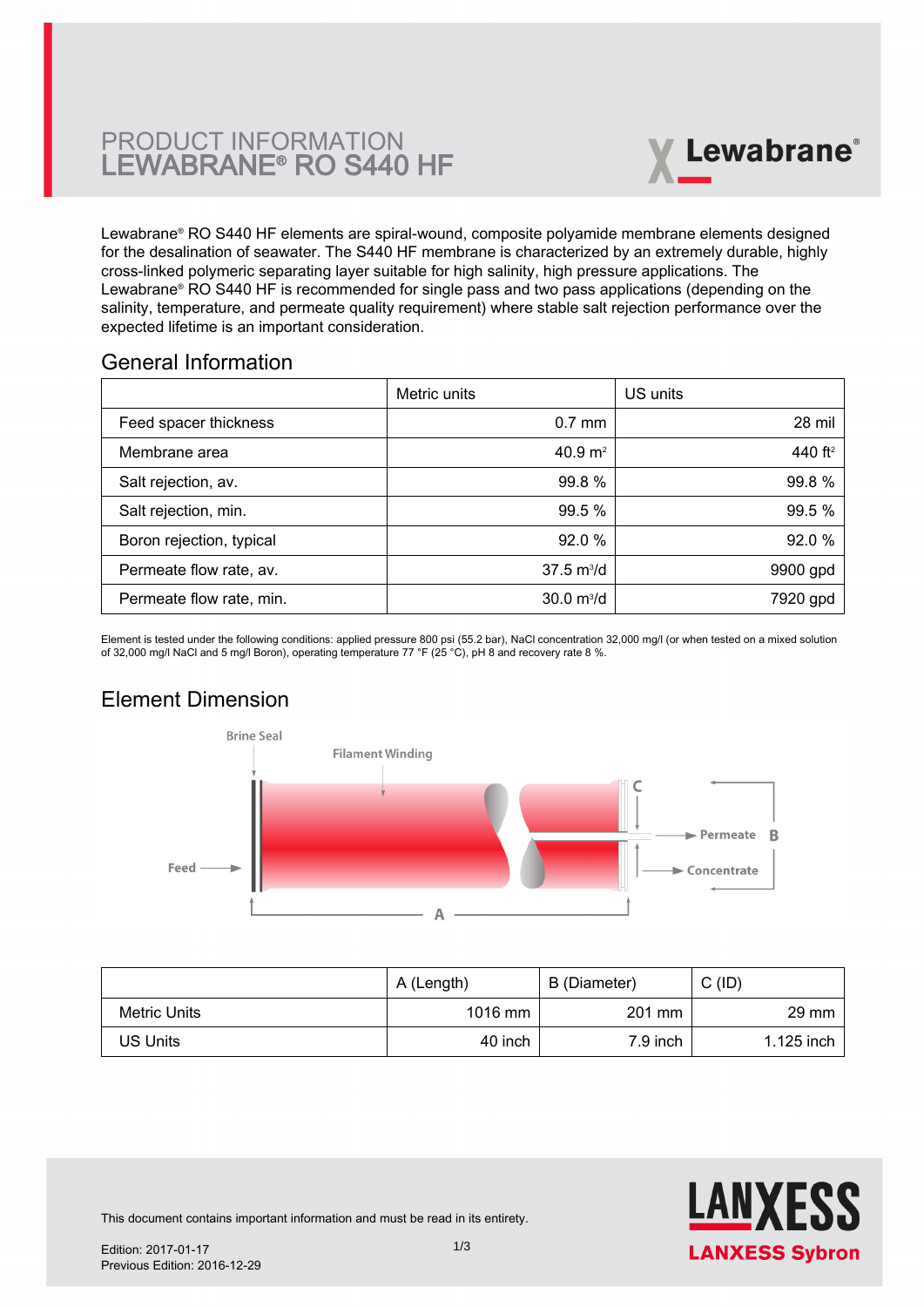# PRODUCT INFORMATION LEWABRANE® RO S440 HF



#### Application Data

|                                 | Metric units       | US units       |
|---------------------------------|--------------------|----------------|
| Operating pressure, max.        | 83 bar             | 1200 psi       |
| Operating temperature, max.     | $45^{\circ}$ C     | $113^{\circ}F$ |
| Feed water SDI, max.            | 5                  | 5              |
| pH range during operating       | $2 - 11$           | $2 - 11$       |
| pH range during cleaning        | $1 - 12$           | $1 - 12$       |
| Pressure drop per element, max. | 1.0 <sub>bar</sub> | 15 psi         |
| Pressure drop per vessel, max.  | 3.5 <sub>bar</sub> | 50 psi         |
| Chlorine concentration, max.    | $0.1$ ppm          | $0.1$ ppm      |

As with any product, use of the products mentioned in this publication in a given application must be tested (including field testing, etc.) by the user in advance to determine suitability.

## Additional Information

- Treat RO Elements with care; do not drop the element.
- Each RO Element is wet tested, preserved in a 1% weight sodium bisulfite solution, and vacuum packed in oxygen barrier bags.
- During storage, avoid freezing and direct sunlight. The temperature should be below 35 °C (95 °F).

## After Installation

- Keep the RO Elements wet, and use a compatible preservative for storage duration longer than 7 days.
- During the inital start up, discharge the first permeate to drain for 30 min.
- Permeate back pressure should not exceed feed pressure at any time.
- The RO Elements shall be maintained in a clean condition, unfouled by particulate matter or precipitates or biological growth.
- Consider cleaning, if the pressure drop increases by 20% or water permeability decreases by 10%.
- Use only chemicals which are compatible with the membrane.
- For additional information consult the Lewabrane® technical information available at www.lpt.lanxess.com.



This document contains important information and must be read in its entirety.